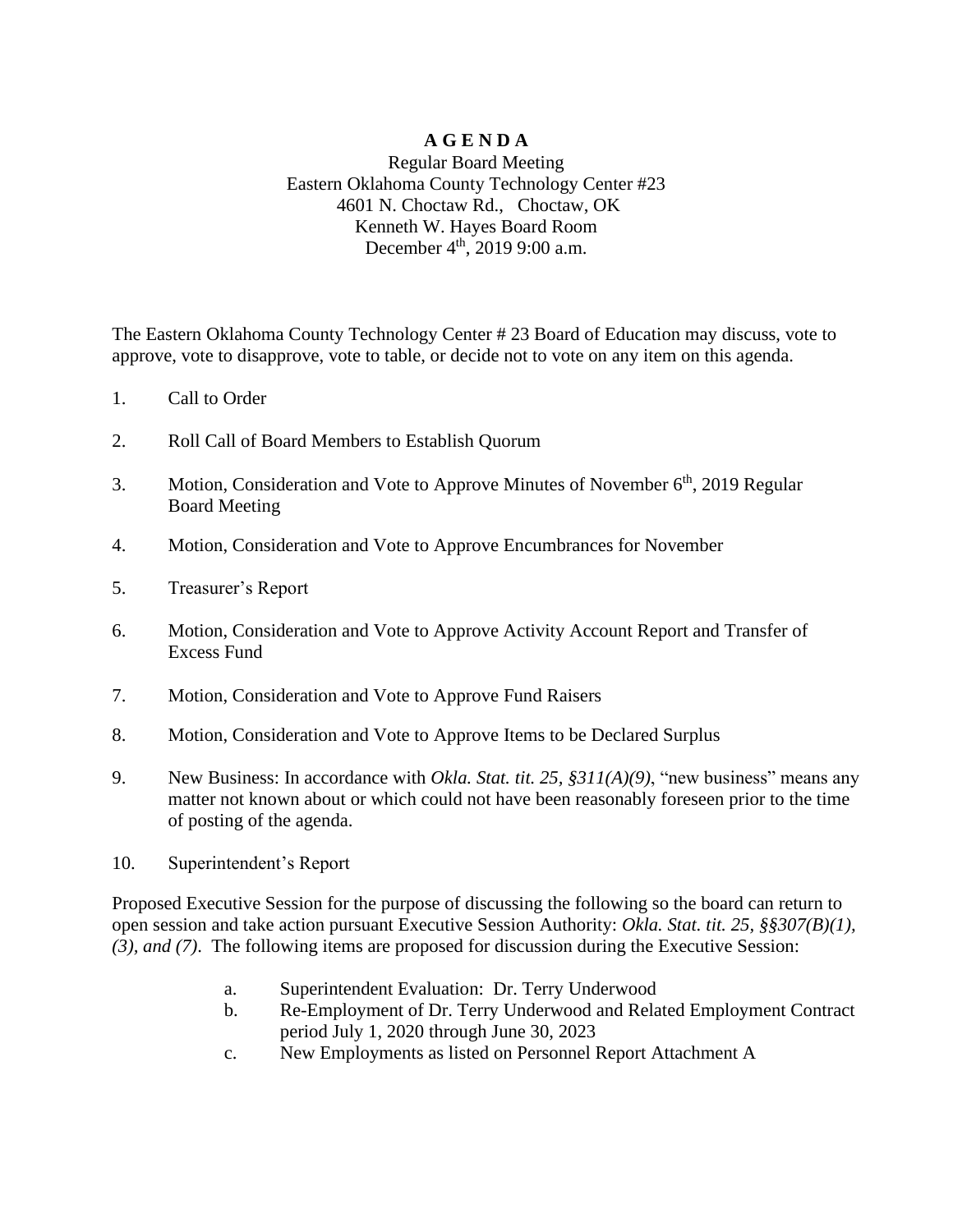Agenda December  $4<sup>th</sup>$ , 2019 Page 2

- 11. Motion and Vote to Convene in Executive Session
- 12. Motion and Vote to Return to Open Session
- 13. Board President's Statement of Executive Session Minute
- 14. Motion, Consideration and Vote to Approve or Not Approve the following Employment Actions:
	- a. Superintendent Evaluation: Dr. Terry Underwood
	- b. Re-Employment of Dr. Terry Underwood and Related Employment Contract period July 1, 2020 through June 30, 2023
	- c. New Employments as listed on Personnel Report Attachment A
- 15. Board Comments
- 16. Motion and Vote to Adjourn

| Posted By:    |  |
|---------------|--|
| Date Posted:  |  |
| Time Posted:  |  |
| Place Posted: |  |
| Signed:       |  |

The next Regular meeting of the Board is:

**Wednesday, January 8 th, 2020 9:00 a.m. Kenneth W. Hayes Board Room**